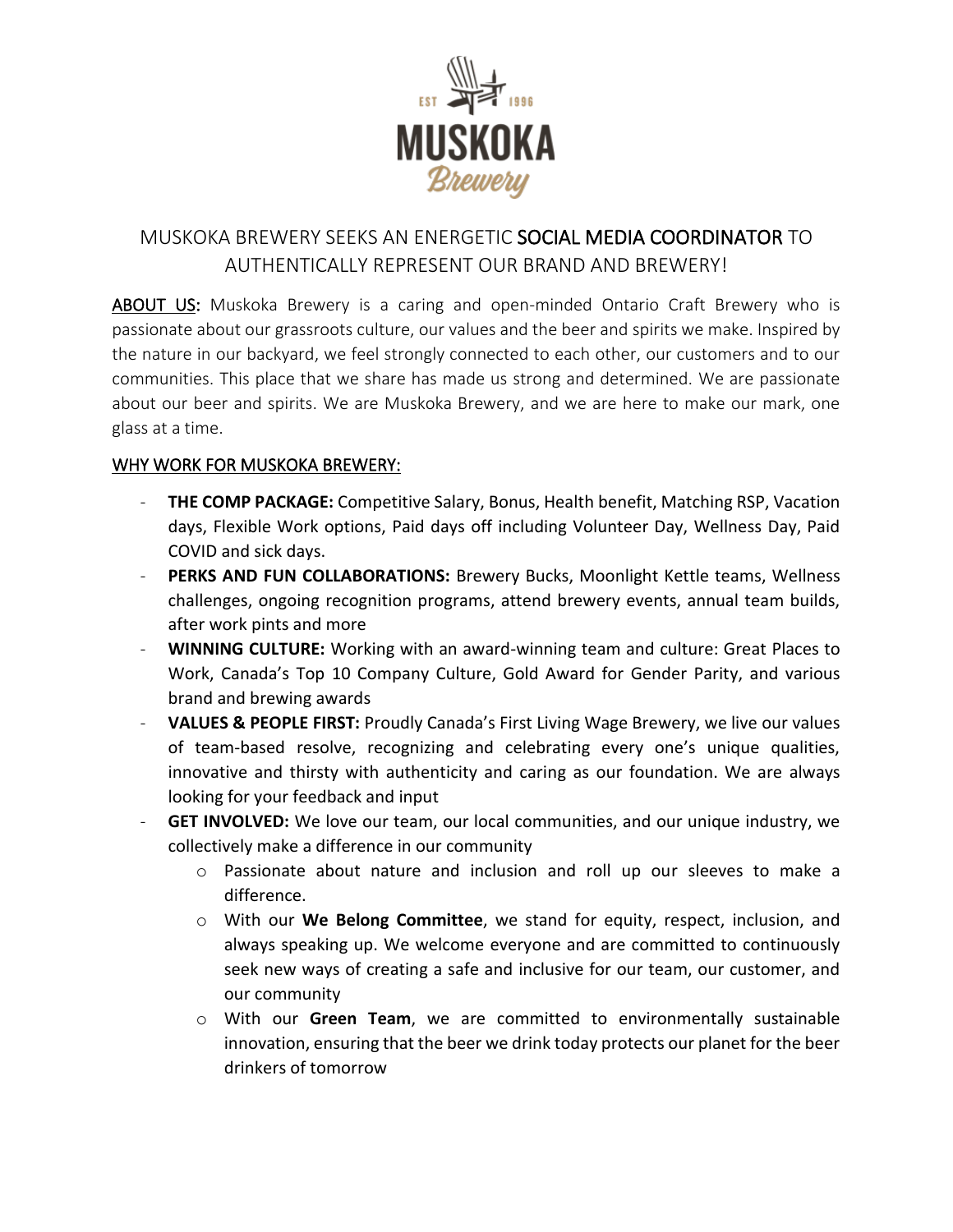

### **JOB TITLE:** Social Media Coordinator **DEPARTMENT:** Marketing

## **LOCATION:** Bracebridge **JOB TYPE:** Full-Time, Permanent

Reporting to the Marketing Communications Manager, the Social Media Coordinator is the voice and gatekeeper across of all Muskoka Brewery's social and digital platforms. They will have a strong and intimate knowledge of the current social media landscape and have a passion for content development and writing. The Social Media Coordinator cultivates, refines, and maintains the voice of the brewery, its culture and its brand thought the authentic communications through social media channels.

# Responsibilities:

- The storyteller for Muskoka Brewery and Muskoka Spirits across all social media platforms
- Plan and manage the monthly editorial content calendar to best reflect our brands and our lifestyle
- Develop and curate engaging content for all social media platforms including Instagram, Facebook, Tiktok, Twitter, LinkedIn, etc
- Always keeping an eye on social media trends to uncover the next best way to share a story
- Collaborate with departments across the Brewery to gather the necessary resources for content
- Always maintain a consistent brand voice across all social media channels.
- Building relationships online through engagement with comments, messages, and inquiries
- Keep an eye on online conversations and sharing media monitoring with the team calling out insights and trends
- Continually monitor and update the website in a proactive manner regularly to ensure that information is accurate, and content is current
- Write and gather stories to deploy regular emails to our Fireside database
- Seek out, develop, and maintain relationships with brands, content creators and social media influencers, negotiating terms and organizing collaborative content schedules
- Attend events when necessary to capture content and support experiential team
- Meticulously track and log both earned and organic media coverage
- Schedule photoshoots, when necessary, for product releases and lifestyle content
- Manage social media budget with a high degree of accuracy with assistance from Marketing Communications Manager